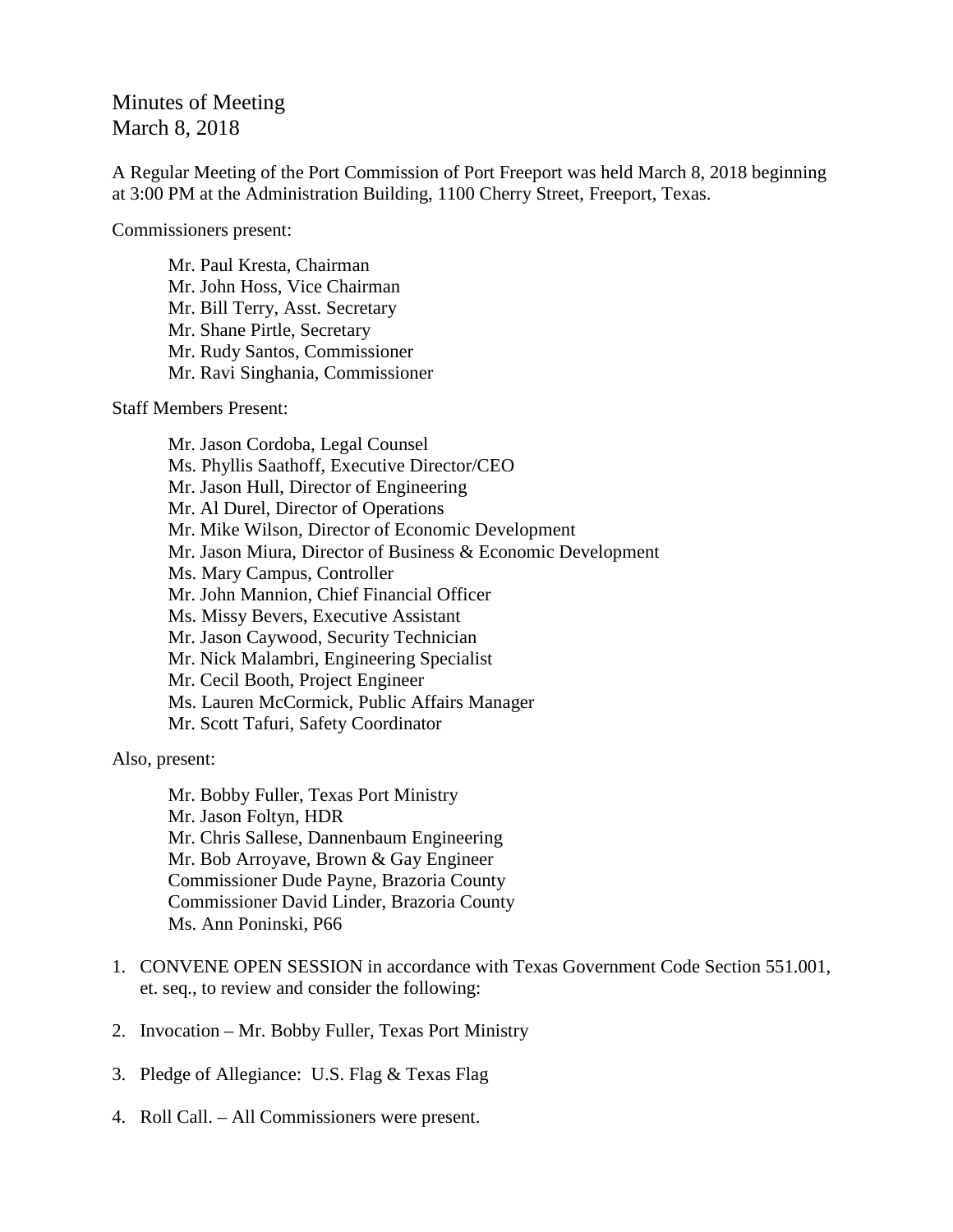- 5. Safety Briefing Mr. Chris Hogan, Director of Protective Services
- 6. Approval of minutes from the Regular Meeting held February 15, 2018 and the Special Meeting held February 27, 2018.

A motion was made by Commissioner Terry to approve the minutes as presented. The motion was seconded by Commissioner Hoss with all Commissioners present voting in favor of the motion.

7. Receive report from Executive Director/CEO and/or Port staff on activities and matters related to administrative affairs. Port tenant updates, USCOE, rail issues, AAPA Committees, leases, contracts, upcoming Port and civic events and other related administrative affairs.

Ms. Saathoff reported attending the Port Authority Advisory Committee meeting and the Texas Ports Association meeting in Austin March 1. Gulf Stream Marine announced its acquisition by Logistec, effective March 1. Ms. Saathoff met with the President/CEO of Logistec and members of Gulf Stream Marine following the announcement. The Texas Ports Innovation and Infrastructure Committee will hold a hearing March 26 in Galveston. Ms. Saathoff will testify at the hearing to address the structure and duties of the Port Authority Advisory Committee; she is the current Chair. The Port has been working to inform the public about the May 5 bond referendum on the ballot and educate the voters on how the funds will be spent to improve the Freeport Harbor Channel Improvement Project to meet the local sponsor obligation of the federal cost-shared project. Ms. Lauren McCormick, Public Affairs Manager, briefly outlined upcoming speaking events with various groups in the community. Ms. Saathoff also reported attending the Junior Achievement Celebrity Waiter event March 3, and noted she and Commissioner Singhania will be attending the AAPA Spring Conference in Washington, DC the week of March 19.

8. Receive report from Commissioners on matters related to meetings and conferences attended, Port presentations and other related Port Commission matters.

Commissioner Pirtle reported attending the Highway 36A Coalition, Commissioner Andy Meyers breakfast, and an event as former Mayor of Lake Jackson. He also noted Lake Jackson's Diamond Jubilee upcoming event March 24-25.

- 9. Public Comment There were no public comments. A. Melanie Oldham – Ms. Oldham was not present.
- 10. EXECUTIVE SESSION in accordance with Subchapter D of the Open Meetings Act, Texas Government Code Section 551.001, et. seq., to review and consider the following:
	- A. Under authority of Section 551.071 (Consultation with Attorney) for discussion regarding:
		- 1. Consultation with attorney regarding an Interlocal Agreement between Port Freeport and Brazoria County.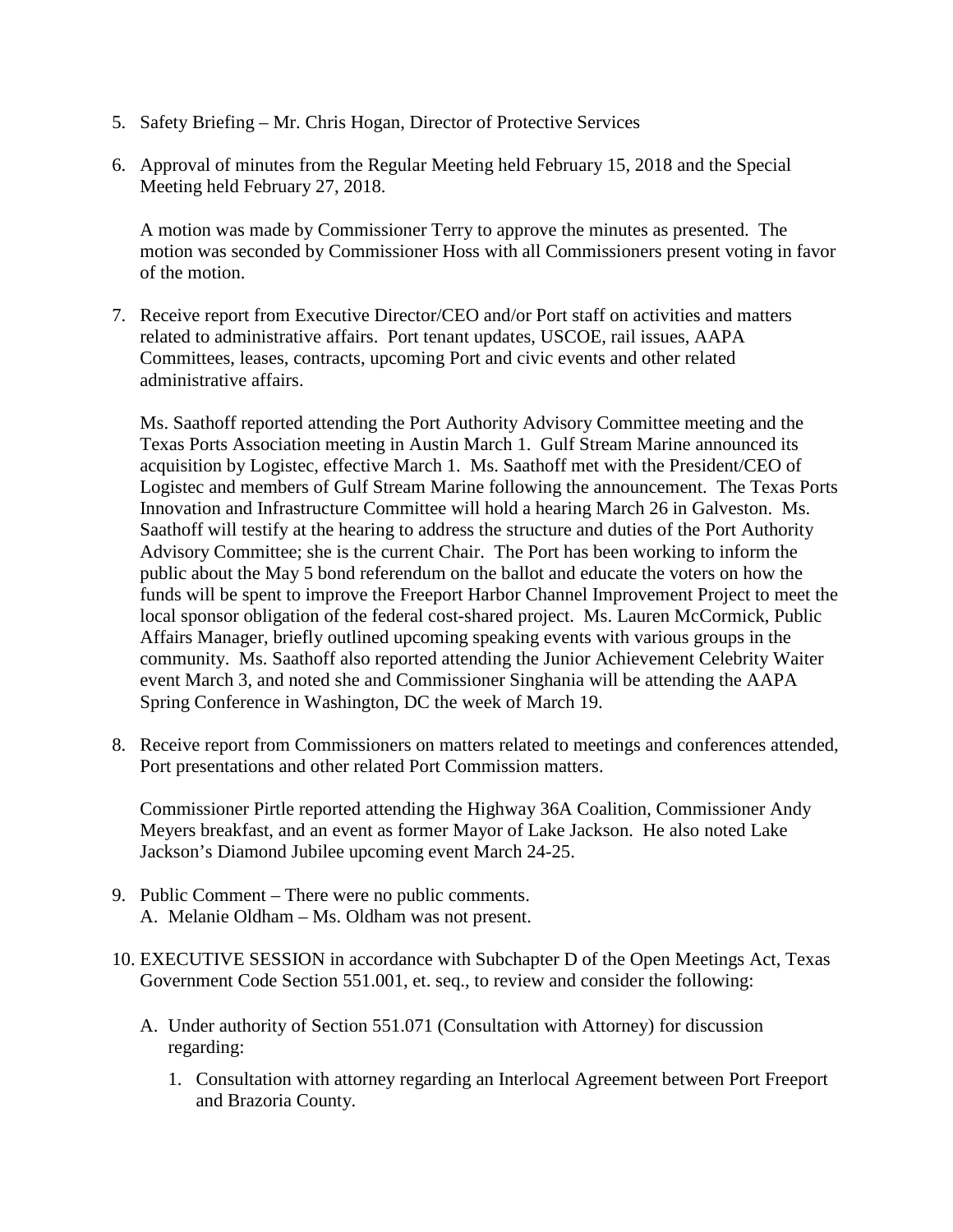- 2. Consultation with attorney regarding Reimbursement and Indemnity Agreement between Port Freeport and Tenaris Global Services (U.S.A.) Corporation.
- 3. Consultation with attorney regarding an Interlocal Agreement between Port Freeport and Texas Department of Transportation.
- B. Under authority of Section 551.072 (Deliberation Concerning Real Property Matters) for discussion regarding:
	- 1. The potential exchange, lease, or value of real property located at Port Freeport, including but not limited to Parcels 7, 8, 10, 26, and 37.
	- 2. Discussion regarding the potential exchange, lease or value of real property located in Freeport, Texas, including but not limited to the area known as the East End of Freeport and bordered by the following streets: FM 1495; East 2<sup>nd</sup> Street; Terminal Street and East 8<sup>th</sup> Street in Freeport, Texas.
	- 3. The potential purchase, exchange, lease or value of real property located at Port Freeport, including but not limited to the real property located at and contiguous to Berths 1, 2, 5 and 7.
	- 4. The potential exchange, lease, or value of real property located at Port Freeport, including but not limited to Parcels 4, 5, 6, 9, 14, 19, 27, 31, 34, and 38.
- C. Under authority of Section 551.076 (Deliberation of Security Matters) for discussion regarding:
	- 1. Discussion regarding issues related to the deployment, or specific occasions for implementation of security personnel or devices or security audit and services.
- D. Under authority of Section 551.074 (Deliberation of Personnel Matters) for discussion regarding:
	- 1. Deliberation regarding the appointment, employment, evaluation, reassignment, duties of a public officer or employee: Executive Director/CEO.
- 11. RECONVENE OPEN SESSION to review and consider the following:
- 12. Discuss and consider granting authority to Executive Director/CEO Phyllis Saathoff to execute any and all documents necessary and required by Stewart Title to close the transactions on the following properties:

512 E. Broad Street, Freeport, TX (East End Property) and 204 Avenue I, Freeport, TX (Avenue I Property)

Mr. Mannion stated this is an East End SWAP property that is ready to close. All documents have been reviewed by legal counsel and it is staff's recommendation the Board authorize the CEO to proceed with transactions associated with closing.

A motion was made by Commissioner Terry to grant authority to CEO to proceed with transactions as necessary. The motion was seconded by Commissioner Hoss with all Commissioners present voting in favor of the motion.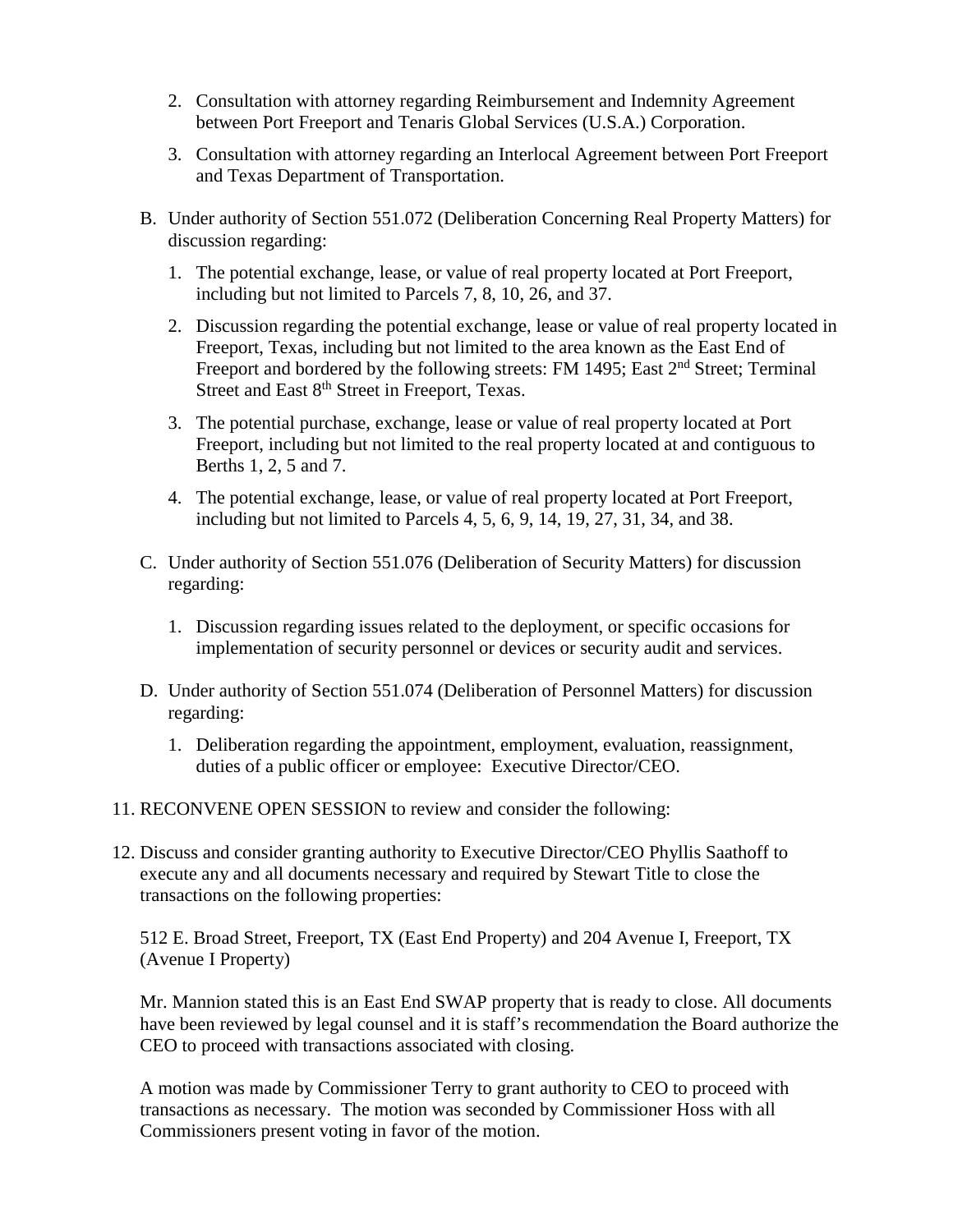13. Discuss and consider the purchase of Port Freeport Safety Boat.

This item was tabled.

14. Discuss and consider an Interlocal Agreement between Port Freeport and Brazoria County.

Ms. Saathoff recalled the County was successful in obtaining funds made available from the RESTORE Act to reopen the mouth of the San Bernard River. The process requires an application be filed with the State before funds can be released to the County. One of the items required in the state application is to address risk issues regarding maintenance after the project is completed. The County approached the Port about a partnership to address this issue. It was proposed the County and Port agree to share equally the cost of periodic maintenance. After hearing an earlier presentation by Colonel Sallese with Dannenbaum Engineering on the analysis and study of how frequent dredging might be needed, and reviewing the information and data sources, Port agreed to move forward with drafting an Interlocal Agreement to share equally in the cost of periodic maintenance after the project to reopen the mouth of the river is completed. The anticipated maintenance dredge cycle is every 3-5 years. Ms. Saathoff stated the Interlocal Agreement is for 25 years with an automatic renewal unless one of the parties gives notification to not renew. A provision in the agreement states that if feasibility studies are conducted for possible solutions to updating, modernizing or replacing flood gates along the Brazos River and causes this agreement to no longer be appropriate, both parties will revisit the agreement. Brazoria County Commissioners Dude Payne and David Linder, and Chris Sallese with Dannenbaum Engineering updated the Board on the project stating the will soon have the permit to dredge and plans to be ready to start the project once the money is available. The application will be submitted March 15. The County is expected to approve this agreement March 13. Commissioner Payne thanked the Port for their partnership with this agreement. Ms. Saathoff further stated it is staff's recommendation the Board approve the agreement before them.

A motion was made by Commissioner Singhania to approve the Interlocal Agreement as presented by staff. The motion was seconded by Commissioner Hoss with all Commissioners present voting in favor of the motion.

15. Discussion and possible approval of Reimbursement and Indemnity Agreement between Port Freeport and Tenaris Global Services (U.S.A.) Corporation.

Mr. Wilson explained that now that Tenaris has commenced operation of their facility in Bay City, they have requested to use the Heavy Lift Corridor that was extended to their facility in the last session of the State Legislature. This agreement states Tenaris will reimburse the Port in the event there are additional charges for maintenance over and above the normal maintenance of the highway system previously discussed as well as other expenses that may arise. It also confirms the surety bond in place is secured by the current letter of credit as part of their contract with the Port.

Expenses for additional road maintenance related to traffic specific to heavy lift permits will be sent to Tenaris. Staff recommends approval.